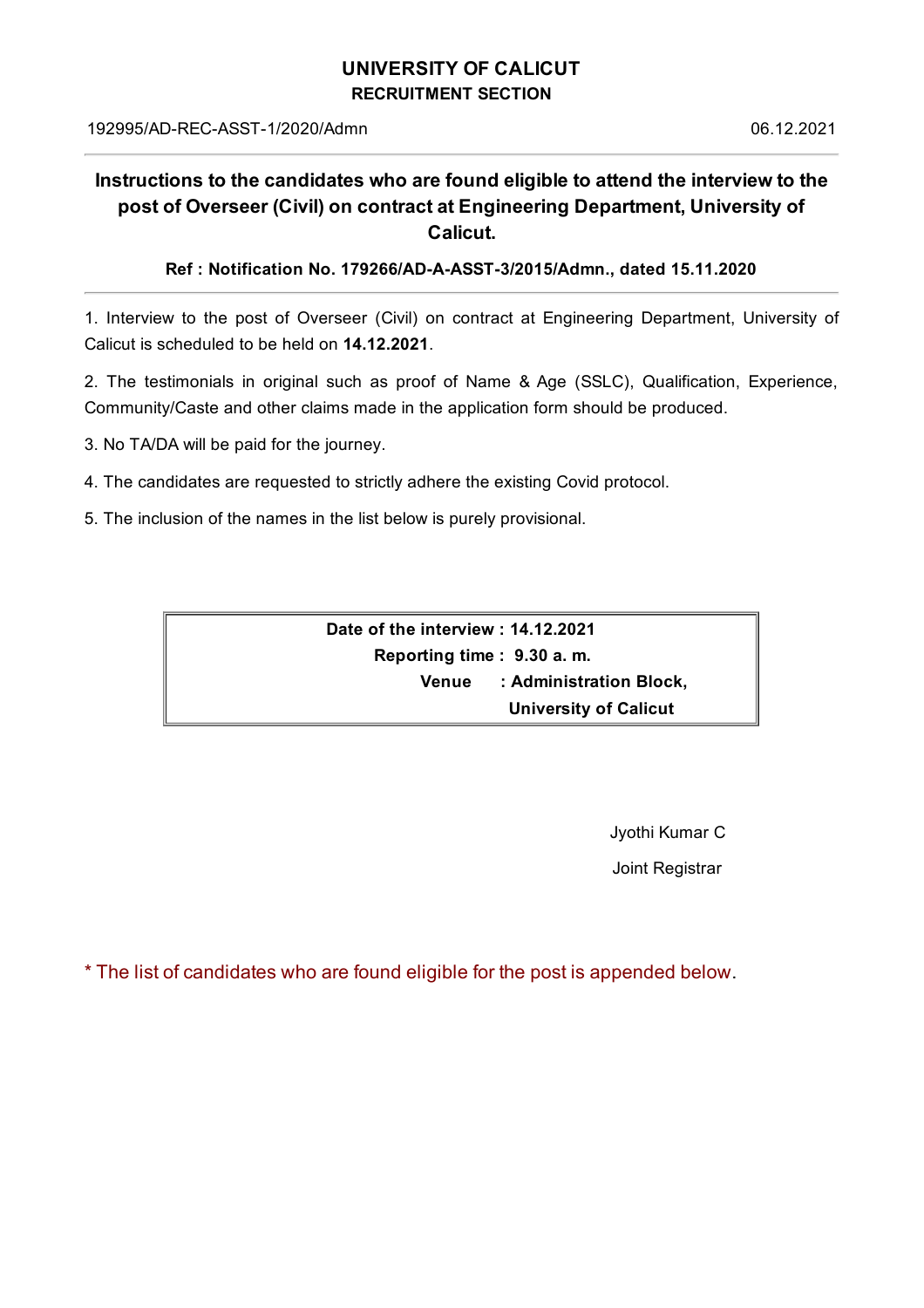## **APPENDIX**

## List of candidates who are found eligible to attend the interview to the post of Overseer(Civil) on contract at Engineering Department, University of Calicut.

| Sl <sub>No</sub> | ID         | <b>NAME</b>                 | <b>DOB</b> | <b>REMARKS</b> |
|------------------|------------|-----------------------------|------------|----------------|
| $\mathbf{1}$     | 2330001894 | <b>ABHAY TP</b>             | 13/10/1999 |                |
| $\overline{2}$   | 2330001339 | <b>ADEEBP</b>               | 16/03/1996 |                |
| 3                | 2330001724 | <b>ADHARSH T.</b>           | 19/01/1998 |                |
| $\overline{4}$   | 2330000921 | <b>AISWARYA VISWANATHAN</b> | 08/07/1995 |                |
| 5                | 2330001186 | <b>AJAY PETER</b>           | 25/03/1994 |                |
| 6                | 2330001560 | AJAY SANJU C.               | 31/01/1998 |                |
| 7                | 2330002093 | <b>AJIN A RAJ</b>           | 27/01/1996 |                |
| 8                | 2330000657 | <b>AKBARFAZIL A K</b>       | 01/08/1998 |                |
| 9                | 2330001738 | <b>AKSHAY T</b>             | 28/09/1999 |                |
| 10               | 2330002080 | AMBILI. KB                  | 25/05/1996 |                |
| 11               | 2330001597 | AMITH.M                     | 27/05/1994 |                |
| 12               | 2330001564 | <b>AMRITHA A</b>            | 21/08/1997 |                |
| 13               | 2330001548 | <b>ANAND VN</b>             | 28/06/1996 |                |
| 14               | 2330000740 | ANANTHAKRISHNAN A           | 09/11/1991 |                |
| 15               | 2330001783 | <b>ANISHA S S RAJ</b>       | 26/10/1998 |                |
| 16               | 2330000883 | ANJANA A                    | 03/01/1994 |                |
| 17               | 2330000938 | <b>ANUMOL</b>               | 16/04/1995 |                |
| 18               | 2330001205 | <b>ATHIRA A C</b>           | 20/02/1995 |                |
| 19               | 2330001517 | ATHIRA CHANDRAN             | 08/01/1999 |                |
| 20               | 2330001333 | <b>AYUSH SINGH</b>          | 19/04/1999 |                |
| 21               | 2330000640 | BHOGYAM RUKMANGADHA RAYUDU  | 09/06/1995 |                |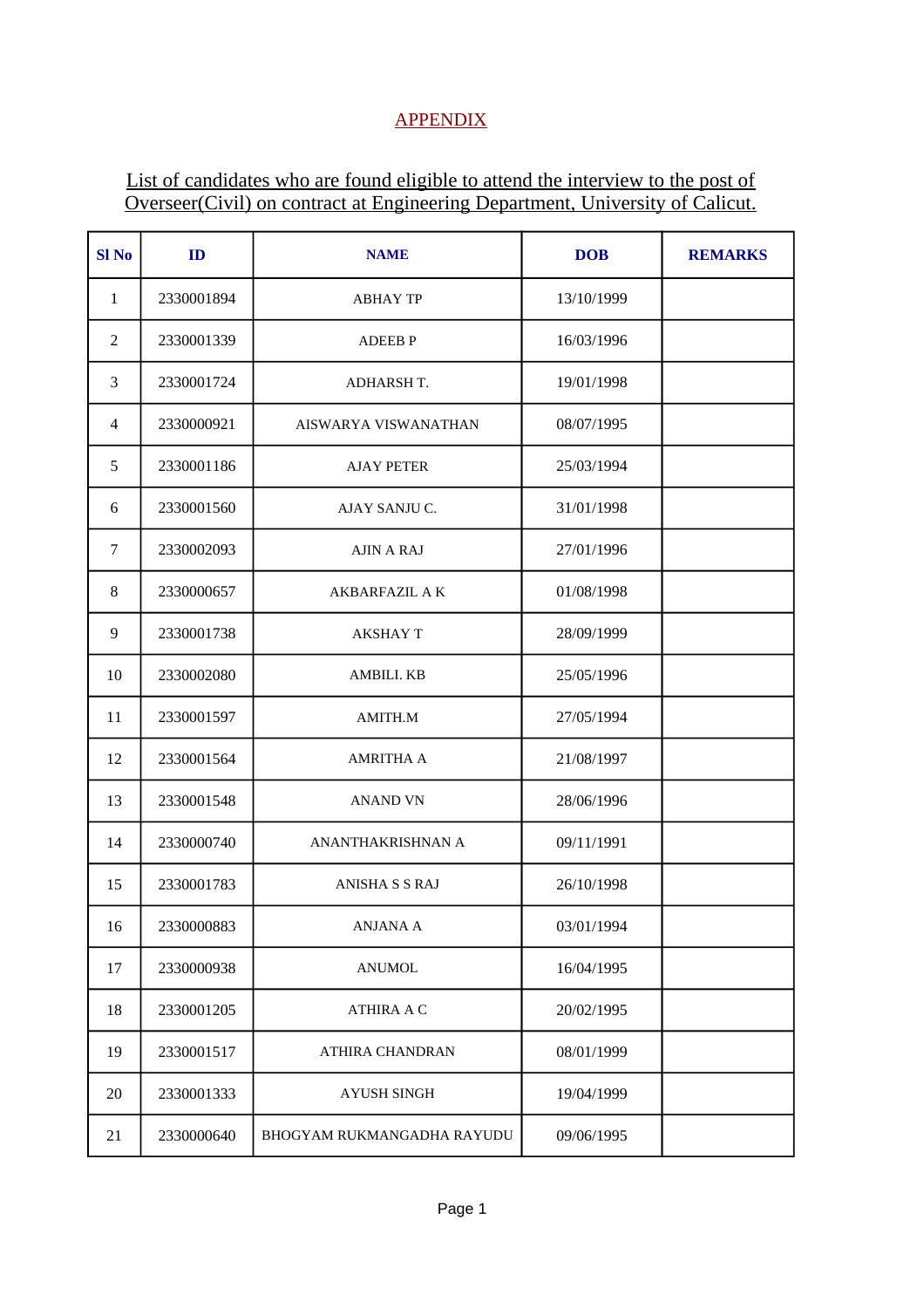| <b>Sl No</b> | ID         | <b>NAME</b>                                | <b>DOB</b> | <b>REMARKS</b>                                                                             |
|--------------|------------|--------------------------------------------|------------|--------------------------------------------------------------------------------------------|
| 22           | 2330001315 | <b>BISNI NK</b>                            | 13/03/1993 | Eligible subject to<br>produciton of the<br>necessary<br>documents to prove<br>equivalency |
| 23           | 2330001397 | <b>DINIL AP</b>                            | 02/09/1990 |                                                                                            |
| 24           | 2330000762 | DIVYA M                                    | 13/04/1996 |                                                                                            |
| 25           | 2330001535 | EBY A                                      | 22/08/1994 |                                                                                            |
| 26           | 2330001908 | <b>FAIROOSE KP</b>                         | 19/05/1992 |                                                                                            |
| 27           | 2330002072 | <b>IRFAN HABEEB K</b>                      | 21/01/1995 |                                                                                            |
| 28           | 2330001733 | <b>JAAVID HUSAIN C H</b>                   | 24/05/1995 |                                                                                            |
| 29           | 2330001507 | <b>JASEEMP</b>                             | 19/11/1992 |                                                                                            |
| 30           | 2330001197 | <b>JITHA MB</b>                            | 03/06/2000 |                                                                                            |
| 31           | 2330001815 | <b>KEERTHANA I K</b>                       | 26/06/1999 |                                                                                            |
| 32           | 2330001689 | <b>MAYADASP</b>                            | 10/01/1991 |                                                                                            |
| 33           | 2330000853 | MUHAMMAD MUSTHARI PEECHAM<br><b>VEETIL</b> | 05/04/1989 |                                                                                            |
| 34           | 2330000692 | <b>MUHSIN KP</b>                           | 11/03/1992 |                                                                                            |
| 35           | 2330002046 | <b>NARJAS MAJIDA.K</b>                     | 22/04/1997 |                                                                                            |
| 36           | 2330001498 | PARVATHI NAIR                              | 16/10/1996 |                                                                                            |
| 37           | 2330000930 | PRAJEESH K P                               | 13/07/1987 |                                                                                            |
| 38           | 2330000936 | PRAJITH K.P                                | 01/05/1992 | Eligible subject to<br>produciton of the<br>necessary<br>documents to prove<br>equivalency |
| 39           | 2330001655 | <b>REEBA MARIYA</b>                        | 09/05/1997 |                                                                                            |
| 40           | 2330001850 | <b>SAJILA A V</b>                          | 19/08/1999 |                                                                                            |
| 41           | 2330000866 | <b>SALMAN FARIS K.P</b>                    | 19/10/1997 |                                                                                            |
| 42           | 2330002020 | SAMEER.T                                   | 22/07/1990 |                                                                                            |
| 43           | 2330001057 | <b>SAMEERAKP</b>                           | 09/06/1996 |                                                                                            |